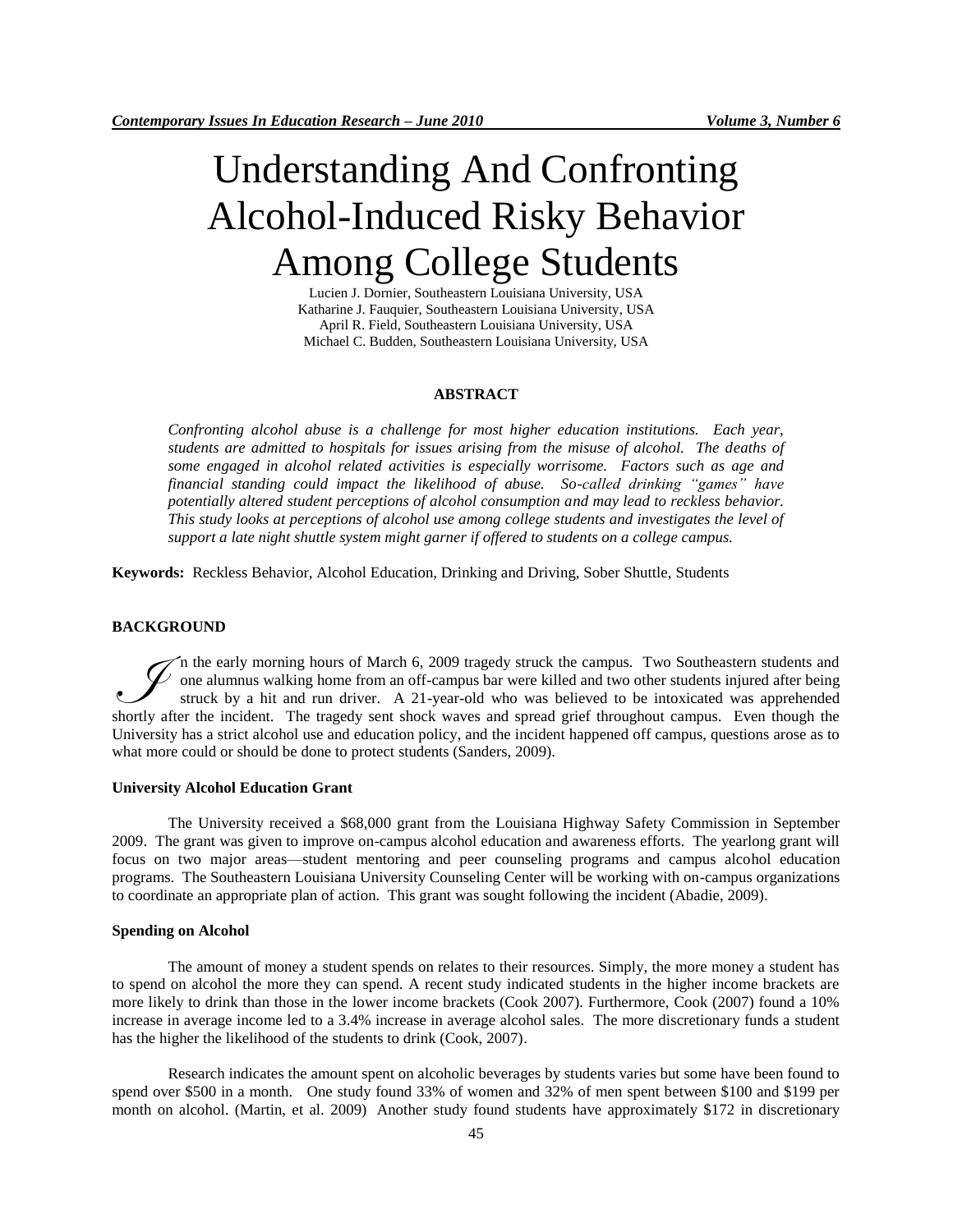spending money per month. This is significant considering the amount of money spent on alcohol is in the same range. (Gladieux & Lee 2001).

Typical college students have limited discretionary funds. Researchers have found that the price of alcohol will affect younger drinkers because they are more price sensitive than an adult with a higher income. Therefore, some believe raising the price of alcohol will reduce the amount of drinking thereby reducing reckless behavior associated with heavy drinkers (Hingson et al 2005). Bar and nightclub owners in college towns are especially aware of the price sensitivity of college students. Drink specials and promotions to encourage the consumption of alcohol among college students is a very common practice. Local policy makers can affect the price of alcohol by prohibiting bars, restaurants, and nightclubs from offering drink specials that are highly discounted from regular price (Chaloupka, Grossman & Saffer 2002).

#### **Binge Drinking**

Binge drinking can be a major problem. Forty percent of U.S. undergraduates engage in heavy drinking having five drinks in a row in a two-week period (Johnston et al 2005). The affects of binge drinking are tremendously adverse. Those who binge drink are more likely to engage in reckless behavior such as unplanned sexual activity, driving intoxicated, damaging property, injury, and death. It is estimated that 1,700 college students ages 18-24 die annually from alcohol-related unintentional injuries. Nearly 80 percent of those deaths are associated with driving after drinking. Additionally, in 2001 10 percent of college students reported being injured and 8 percent reported having unprotected sex because of their drinking (Hingson et al 2005).

Not only does drinking affect the safety of oneself and others but academics are also affected by drinking habits. A study reported that students with an A average consume an average of 3.4 drinks per week. While a D-F student consumes an average of 9.8 drinks in a week (Presley, Meilman & Cashin 1996).

In the college setting, binge drinking is most common to male, Caucasian, members of fraternities or sororities, and varsity athletes. This is due to the environment in which they find themselves (O'Malley  $\&$  Johnston 2002). Students who live in Greek houses tend drink the most, followed by students who live on campus. This is due to those settings becoming a place to meet and socialize (Wechsler et al 2000). Starting college brings a great deal of responsibility and stress which allows peer pressure to play a role in the consumption of alcohol due to the desire to fit in and be socially successful (Chapman & Zaballero 2006).

Colleges have not been idle. They have taken and continue to take steps to combat drinking behaviors that lead to risky behaviors. Some colleges provide alcohol free options such as creating alcohol-free events for first time students, expanding hours of recreation centers, and supporting clubs that are substance free. A few other steps include restricting the alcohol availability, restricting marketing and promotion of alcohol, and strengthen drug and alcohol policies (Zimmerman & DeJong 2003).

## **Pre-Partying**

A recent study investigated pre-partying or pre-gaming - consuming alcohol before attending an event or activity at which more alcohol may be consumed. During pre-partying students drink multiple drinks in a short period of time to become intoxicated. This dangerous behavior can lead to alcohol induced illnesses such as nausea, blackouts, and alcohol poisoning. Pre-partying can lead to larger quantities of alcohol being consumed (Pedersen & LaBrie 2007).

A study of pre-party drinking behaviors found when pre-partying, men engage in heavy drinking behavior 84% of the time, compared to 63% of the time on a normal drinking day. Women engaged in heavy drinking 83% of the time compared to 49% on normal drinking days. The results show that pre-partying clearly promotes heavy drinking behavior. The reason for pre-partying was determined to be social motives for both women and men (Pedersen & LaBrie 2007).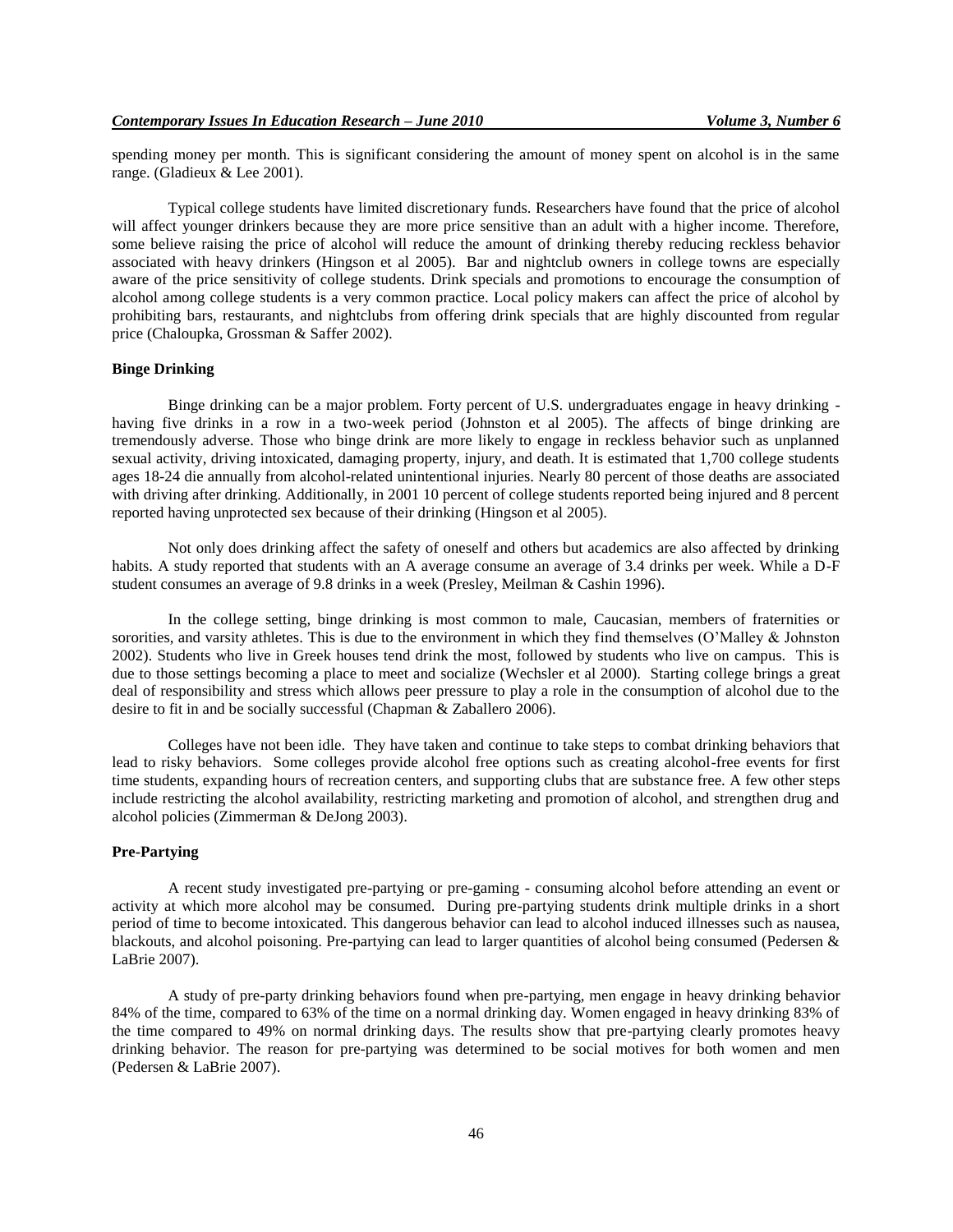## **Lowering the Legal Drinking Age**

Perhaps one of the more controversial recommendations to lower dangerous drinking is to lower the legal drinking age to 18 years of age. The issue has long been popular with Libertarian groups and conservative economic foundations. Perhaps surprisingly some university administrators have been pushing to lower the drinking age. College administrators may seem like an unlikely choice to champion lowering the drinking age, but these college leaders have personal experience with the issues of college drinking and believe lowering the age will result in less abuse of alcohol. This position evokes strong emotions from the opposition.. A former president of Middlebury College in Vermont is a leader in the movement to lower the legal drinking age (Johnson 2007).

While there is no "federal legal drinking age" in existence, all U.S. states currently have the legal drinking age set at 21 years old. In the mid-1980's, states were pressured by Congress to raise their drinking age to 21. States that did not comply, most notably Louisiana, had millions in federal funding pulled and faced legal headaches. "Raising the drinking age to 21 was passed with the very best of intentions, but it's had the very worst of outcomes," said David J. Hanson, an alcohol policy expert at the State University of New York-Potsdam. "Just like during national Prohibition, the law has pushed and forced underage drinking and youthful drinking underground, where we have no control over it (Johnson 2007).

A 2005 National Survey on Drug Use and Health found that 85% of 20-year-old Americans claimed to have consumed alcohol. Disturbingly, 40% of those who have consumed alcohol reported that they had engaged in binge drinking, or consumed five of more drinks at one time (Johnson 2007).

Some believe that by making it illegal for young adults to drink society is effectively driving their behaviors underground. These behaviors, since they have no legal basis, have no limits. Such behaviors can and too often do lead to risky behaviors that place not only the drinker at risk, but others as well.

#### **Sober Shuttle Programs**

One potential solution to drinking and driving are school and student sponsored sober shuttle systems. These systems involve buses that drive students to and from bars to on-campus housing and area apartment complexes and neighborhoods. These programs can be financed in a variety of ways. Financing can come from student fees, private donations, government grants and advertising revenue. In addition, if allowed and permitted, guest riders accompanying students may be required to pay a usage fee. These programs, while not eliminating drinking and driving, provide students with a safe avenue to consume alcohol.

The University of Oregon currently has a student-run sober shuttle program. The program is completely funded and run by volunteer students. They have adopted a "no questions asked" policy to alleviate student concerns about legal repercussions for underage or excessive drinking. The University of Oregon supports the project, but does not contribute financial or labor resources. As a model, this program may not be ideal for all. Students elsewhere may not be willing to voluntarily fund such a program. Student financial support, while helpful, should not be expected (Betz, 2006).

The city of Baltimore runs a sober shuttle system that serves students from five area universities. The service was estimated to have carried 65,000 riders last year. Students are required to display student ID's to board the bus. The city and Baltimore-area institutions fund the bus. The program was initiated to make the Baltimorearea more appealing to prospective students and recognizes that students need to get from campus to campus and to social destinations (Willis, 2005).

#### **Model Programs – No Need to Reinvent the Wheel**

Basic awareness and education programs, although a major part of any prevention effort are often less than successful. These programs include orientation sessions for new students, alcohol awareness weeks, other special events, and curriculum including alcohol-related facts and issues (DeJong et al 2009). To improve programs, colleges and universities must take responsibility for their students and make an effort to educate them in hands-on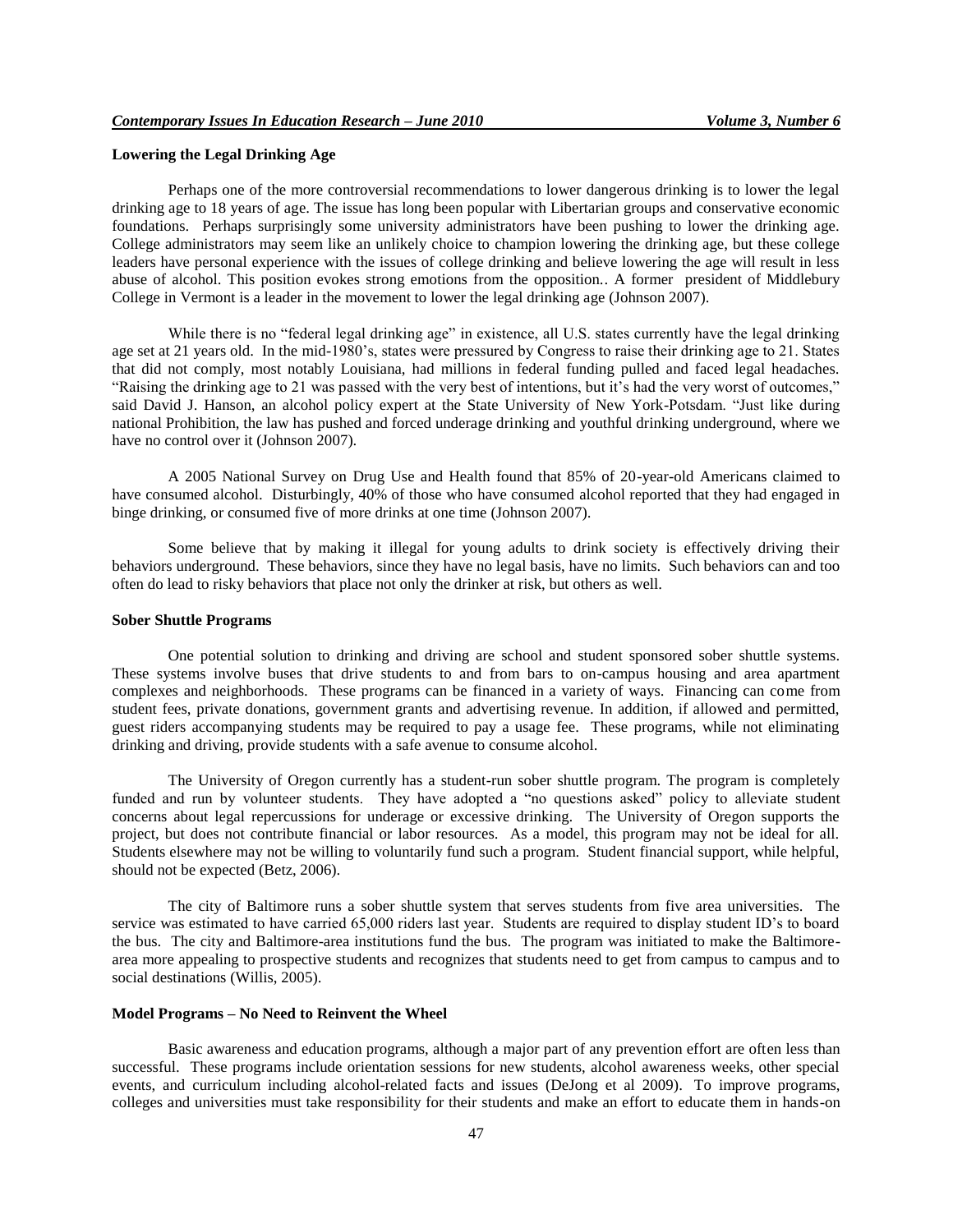ways. The U.S. Department of Education has compiled award-winning model programs from over thirty-four colleges and universities to address alcohol and other drug problems (Alcohol and Other Drug Prevention on College Campuses, 2008). Reviewing these programs may be a good starting point before contemplating an alcohol awareness program.

Pittsburg State University in Pittsburg, Kansas offers a program called "Safe Ride." The Student Government Association started the program where students may call when they need a ride home from on or off campus. Student-drivers are on-call to provide a safe ride home. The service runs Wednesdays through Sundays from 11:00 pm-2:30 am. Local restaurants donate food to the drivers who volunteer. Student fees pay for this service (Bacchus 2004).

The University of Kentucky sponsors a "Reality Check" program that is put on several times each year. Students are lured with free t-shirts, food, and an entertaining way to educate. During this event, students put on intoxication-simulated goggles and perform tasks such as hopscotch, shooting water guns, and dribbling a basketball. The activities take place in the middle of campus and the counseling center has a table set up to give out resources, brochures, and alcohol poisoning cards (Bacchus, 2004).

College students as a group engage in heavy drinking episodes at a higher rate than non-college students (Bachman, O"Malley & Johnston, 1984; O"Malley & Johnston 2002). McGuire and Nunn (2006) believe that universities have both a right and a duty to provide a safe environment. Thus the need to be forthcoming and to find viable solutions is paramount.

# **Marketing**

A recent study found a decrease in heavy drinking from students after promoting a media campaign by correcting misconceptions about student drinking habits (Perkins, 2003). Many students attend college with a common perceived image that all college students drink heavily. Another study demonstrated such misperceptions at more than 100 institutions (Perkins et al 1999). By studying a university"s culture of drinking, Universities can better understand the problem and communicate the solution in an effective manner. As Budden et al (2007) found, the need to reach students through non-traditional media is increasingly important. While internet usage is increasing rapidly, the internet and mobile media are being heavily utilized by college students. With this in mind, it is important to utilize venues like Facebook, MySpace, and YouTube to both reach and appeal to college students.

# **RESEARCH METHODOLOGY**

A convenience sample of students (n=203) was used to test several hypotheses. Questionnaires were distributed in fall 2009 on campus. The respondents were primarily 21 years old and older (57%) and roughly 43% were underage (18-20 years old). Males made up 32% of the respondents while females made up 68%. This is not too unlike the gender breakdown for the University, where 37% are male and 63% female (SoutheasternProfile, 2008).

## **FINDINGS**

# **Objective 1**

The first objective was to determine perceptions as to how often students go to bars/clubs to consume alcohol. The results indicate that 37.9% of the students surveyed believe students go to bars/clubs two or more times a week. Another 46.8% of the students surveyed believe that students go to the bars/clubs at least once a week. The remaining 15.3% of the students surveyed believe that students go to a bar/club once a month or less. Though Southeastern Louisiana University is a commuter school, bars and clubs are perceived to be hot attractions for the majority of the student body.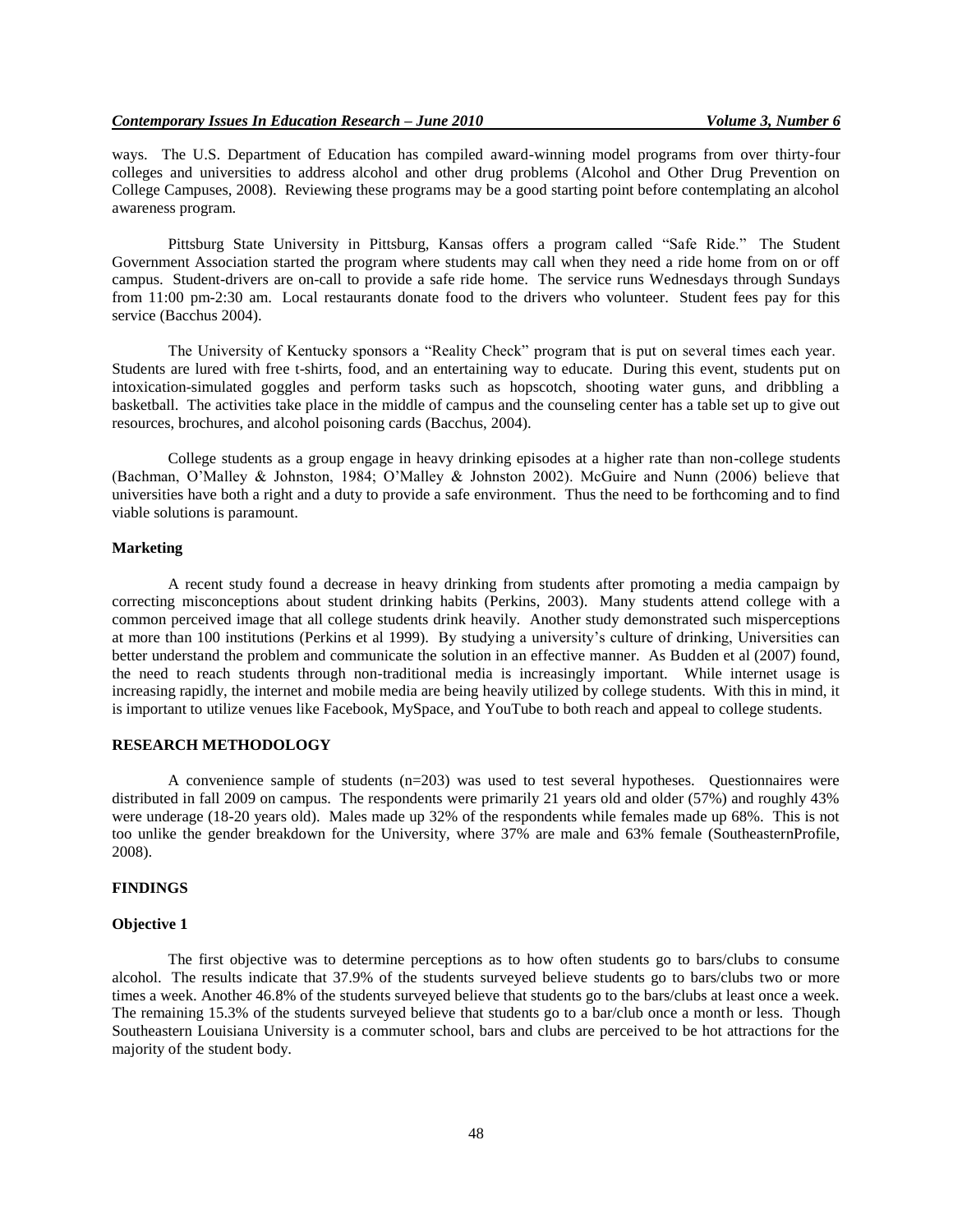## **Objective 2**

The second objective was to determine how often students believe students consume alcohol at home. The findings reveal 39.4% of the students surveyed believe that students consume alcohol at home two or more times per week. Nearly the same amount, 34.5%, believes that students consume alcohol at home once per week. Additionally, 17.2% believe that students drink at home once a month. This leaves 8.9% to believe that students drink at home less than four times in a year.

#### **Objective 3**

The third objective was to investigate the prevalence of drinking games during the consumption of alcohol. The results indicate 18.2% of students surveyed believe that of the students who consume alcohol over 75% play drinking games. Another 36% of students surveyed believe that between 51% and 75% of students who consume alcohol play drinking games. Additionally, 30% of the people surveyed believe that between 25% and 50% of students who consume alcohol play drinking games.

## **Objective 4**

The findings indicate 19.3% of students surveyed believe students who consume alcohol play drinking games two or more times a week. Also, 38.6% of the students surveyed believe that students who consume alcohol play drinking games at least once a week. Nearly one-third, 32.2% believe students who drink play drinking games at least once a month. Thus, 90% of respondents believe that students who drink are likely to participate in drinking games at least once per month. Since more than 65% of respondents felt that students who participate in drinking games consume more alcohol as a result of participation, this finding is particularly troublesome.

#### **Objective 5**

The fifth objective investigated perceptions as to the likelihood of game participation leading to risky behaviors. Examples of reckless behavior were defined as drinking and driving, fighting and unplanned sexual activity. Approximately 43% of respondents felt that students who play drinking games are more likely to engage in reckless behavior. Another one-third of respondents indicated that students who engage in drinking games are just as likely to participate in reckless behavior as others. Just 15.8% of respondents felt students who play drinking games are not likely to drink and drive, fight or have unplanned sexual activity

# **Objective 6**

The sixth objective was to determine perceptions as to how much money was being spent on alcohol by students on an average night out. The perception by 43.3% of respondents is that students spend between \$20-39 on alcohol during an average night. The next two levels of spending were just below and above \$20-39, 28.6% of the students' surveyed chose \$10-19 and 14.3% chose \$40-59 spent on an average night. A small percentage of students chose \$5-9 (4.9%), \$0-4 (4.4%), and \$60-more (4.4%). This objective was included to provide insight into the amount of alcohol students consume. The most popular response, \$20-39, would likely buy four or more drinks in area bars.

#### **Objective 7**

The seventh objective was to determine perceptions as to how often students are believed to drive after consuming alcohol. Findings are displayed in Chart 1. The majority of respondents (57%) believe students drive quite often after consuming alcohol. Just 3% of respondents felt that students never drive after consuming alcohol. This finding points out the need to educate and provide solutions for students who will possibly engage in risky behavior.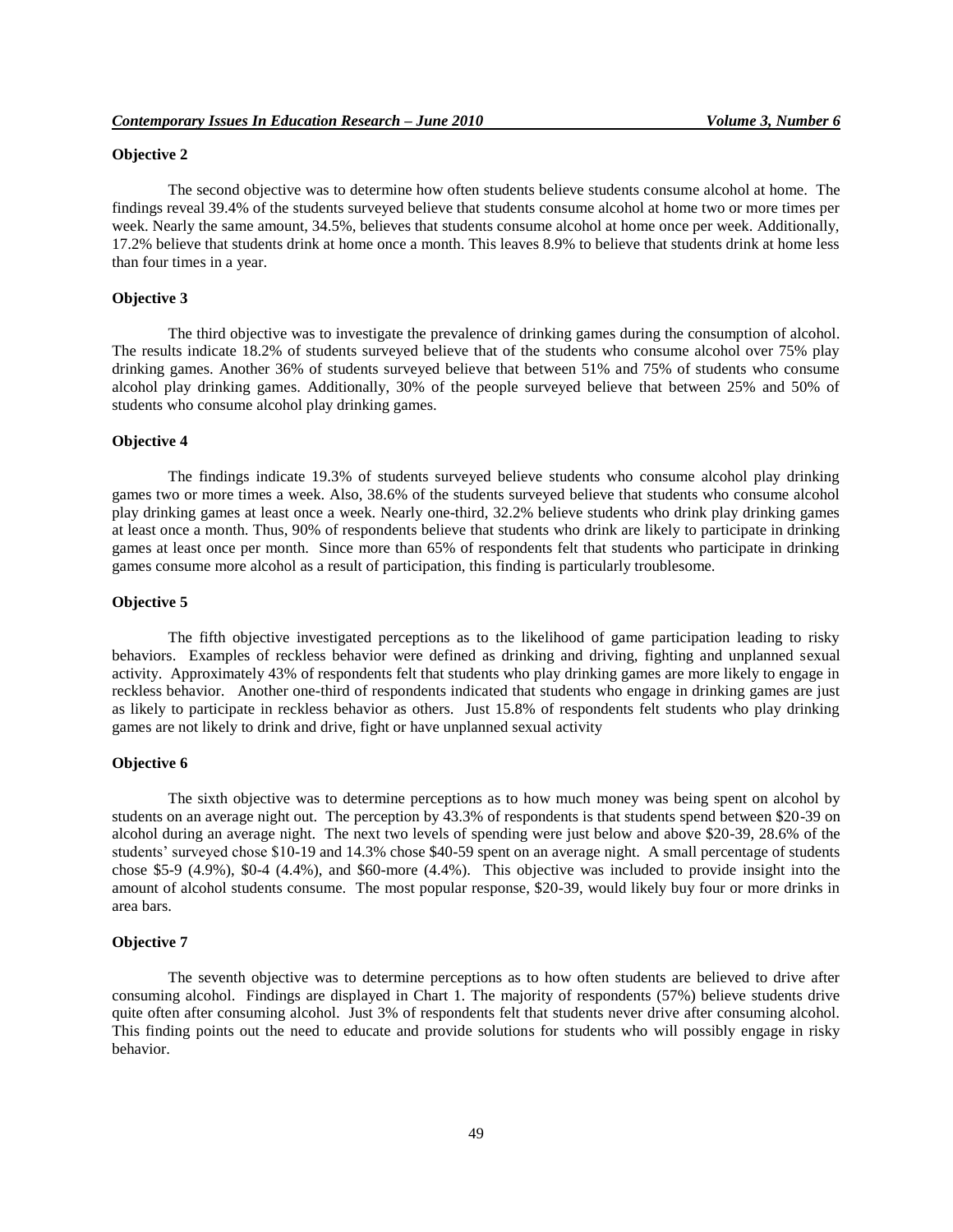| Would you support a sober<br>shuttle service? | <b>Never</b> | Once      | Seldom  | <b>Ouite Often</b> | Don't Know | <b>Total</b> |
|-----------------------------------------------|--------------|-----------|---------|--------------------|------------|--------------|
| Yes                                           | $4(2\%)$     | 2(1%)     | 47(24%) | 93(49%)            | 8(4%)      | 154(79%)     |
| N <sub>0</sub>                                |              | $(0.5\%)$ | 8(4%)   | 9(5%)              | $2(1\%)$   | $20(10\%)$   |
| Don't Know                                    | 2(1%)        | $(0.5\%)$ | 4(2%)   | (6%)<br>11         | 4(2%)      | $22(11\%)$   |
| <b>Total</b>                                  | 6(3%)        | 4(2%)     | 59(30%) | 113(57%)           | 14(7%)     | 196 (100%)   |

**Chart 1: How often do you believe university students drink and drive?**

Note: percentages are rounded

#### **Objective 8**

The eighth objective was to determine if students were aware of on-campus counseling and education, and if students used these resources. The majority of respondents (60.4%) indicated they had never attended an oncampus alcohol education program or had visited the counseling center for alcohol-related services. Approximately one-fourth of respondents have utilized campus resources and surprisingly, 12.4% reported they were unaware the University had alcohol related events or counseling. These results show that the school has an opportunity to improve programming and counseling. Holding student-friendly activities that are fun and educational, and promoted effectively is needed.

#### **Objective 9**

The ninth objective was to determine if students would support an on-campus sober shuttle service for a fee of \$10 per semester. More than three-quarters of respondents (78.6%) indicated they would support a campussponsored shuttle system for a fee of \$10 per semester. Only 10.2% of respondents stated that they would not support a campus shuttle system while 11.2% of students surveyed stated that they were unsure whether they would support a shuttle system. An interesting finding is that the majority of students who believe college students drink and drive often were likely to support the shuttle idea.

Estimated costs of a sober shuttle program (not counting bus acquisition) for the University"s market area are displayed in Chart 2.

| <b>Chart 2: Estimated Sober Shuttle Budget</b> |                              |                                    |  |  |
|------------------------------------------------|------------------------------|------------------------------------|--|--|
| <b>Expense</b>                                 | Cost                         | <b>Nightly Total</b>               |  |  |
| <b>Security Wages</b>                          | \$25/Hour                    | $$125$ (\$25 <sup>*</sup> 5 hours) |  |  |
| Driver Wages                                   | \$16/Hour                    | $$80 ($16*5 hours)$                |  |  |
| Mileage & Maintenance                          | \$0.55/ Mile or \$8.25/ Trip | $$247.50$ (\$8.25 * 30 trips)      |  |  |
| <b>Nightly Total</b>                           |                              | \$452.50/ Night                    |  |  |
| <b>Semester Total</b>                          | 4 Nights * 16 Weeks          | \$28,960/ Semester                 |  |  |

The estimated budget indicates that a semester cost of \$28,960 would be required to run a shuttle program. The budget covered a 16-week semester not including holiday weeks, an estimated round trip mileage of 15 miles and five hours operational time per evening. This operating budget does not include non-routine maintenance or vehicle replacement. As will be seen, a proposed fee of \$10 per student, per semester, will more than cover the costs of acquiring and operating such a shuttle service.

## **Objective 10**

The tenth objective was to determine if students believe the legal drinking age should be lowered to 18. Almost one-half (48%) of respondents believed the legal drinking age should be lowered to 18 years of age. At the same time, (39%) were opposed to lowering the legal drinking age to 18 despite the fact that two-thirds believed underage drinkers were more likely to binge drink. Perhaps like some others, they perceive the difficulties involved in getting alcohol by 18-20 years old students may actually lead to risky behaviors.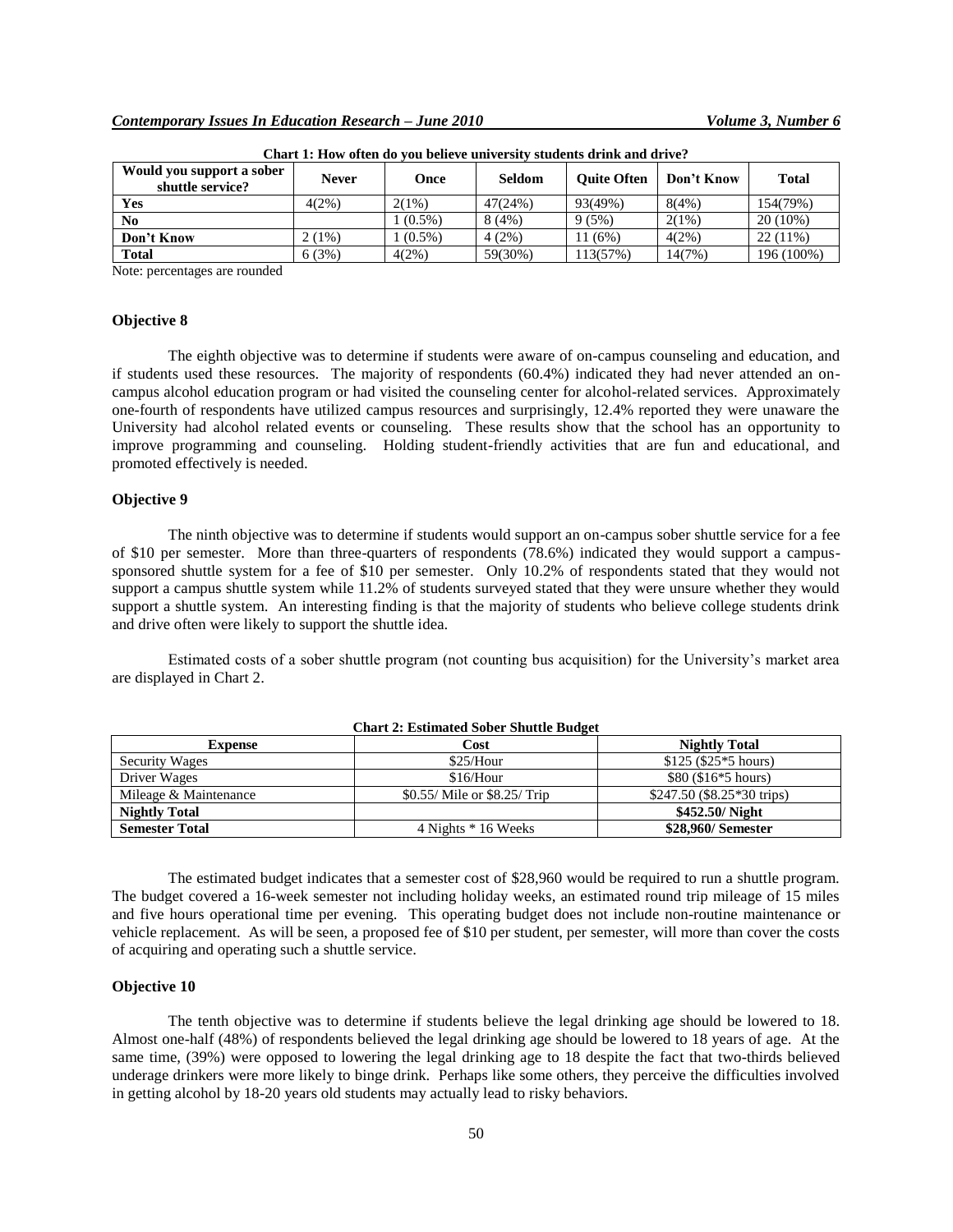# **Objective 11**

The eleventh objective was to determine if students believed the hit and run incident involving the deaths of three in spring 2009 had an effect on student alcohol consumption. The accident had a dramatic impact on campus, but the incident's affect on the drinking habits of students' remains unclear. Results from the survey are displayed in Chart 3. Just 8% of students surveyed believe that alcohol consumption increased after the event. Approximately one-third (31%) believed that alcohol consumption decreased after the incident. A little more than one-half (51.5%) of respondents believed the incident did not have an effect on student alcohol consumption.

| Do you believe that a     | Yes,        | Yes.        | N <sub>0</sub> | I was not    | <b>Total</b> |
|---------------------------|-------------|-------------|----------------|--------------|--------------|
| sober shuttle will reduce | consumption | consumption |                | aware of the |              |
| drinking and driving?     | increased   | decreased   |                | incident     |              |
| Yes                       | 11 (5%)     | 52 (26%)    | 74 (37%)       | $9(4.5\%)$   | 146 (73%)    |
| N <sub>0</sub>            | 2(1%)       | 6(3%)       | $17(8.5\%)$    | 2(1%)        | 27 (13.5%)   |
| Don't Know                | 3(1.5%)     | $5(2.5\%)$  | 13 (6.5%)      | $7(3.5\%)$   | 28 (14%)     |
| <b>Total</b>              | 16 (8%)     | 63 (31%)    | 104(52%)       | 18 (9%)      | 201 (100%)   |

|  |  | Chart 3: Do you believe the recent hit $\&$ run incident had an impact on student drinking? |  |
|--|--|---------------------------------------------------------------------------------------------|--|
|  |  |                                                                                             |  |

Note: percentages are rounded

#### **Objective 12**

The survey included a question as to whether students would support a self-assessed fee to support a sober shuttle service in the area. Some 80% of respondents indicated they would support a \$10 per semester fee to provide a shuttle to area bars, in order to deter drinking and driving. The establishment and support of such a shuttle service would indicate that students are responsible and willing to work to reduce risky behaviors.

#### **RECOMMENDATIONS**

The first recommendation is for the university to conduct more extensive research on the issue of alcohol usage. The current survey studied opinions regarding student alcohol usage rather than actual personal drinking habits. Actual drinking behaviors as reported by students need to be assessed. Effective plans to curtail abuses could be developed based on such information.

The second recommendation is to conduct more frequent alcohol education programs on campus. Current programs, such as "Mocktails" have received positive comments from attendees, but still not all are impacted and others need to be educated to further awareness. Activities using so-called beer goggles to simulate intoxication"s effects on movement and coordination could augment Mocktails. Additional education efforts need to be both entertaining and educational to garner wider participation by students.

Third, a mandatory alcohol education program for students should be considered. Such a program could be included in the university"s freshman experience class. Alternatively, an online module could be developed that would be a stand alone requirement for registration approval, similar to the "syllabus validation" requirement implemented last year. Universal alcohol abuse education can augment the other programs on campus.

The fourth recommendation is for the University to sponsor a sober shuttle service. Research, both primary and secondary has shown that education and awareness do not necessarily prevent dangerous behavior. While counseling and information are certainly necessary, they alone are not enough to protect students. Since some students are going to drink, universities can reduce accidents; injuries and deaths by providing students with safe transportation. In addition to reducing instances of drinking and driving, a shuttle bus can reduce other possible dangerous situations for students. Limited parking is an issue affecting many downtown areas, where bars and clubs are often located. A student walking from a bar to their car alone at night presents opportunities for criminals and places students at risk.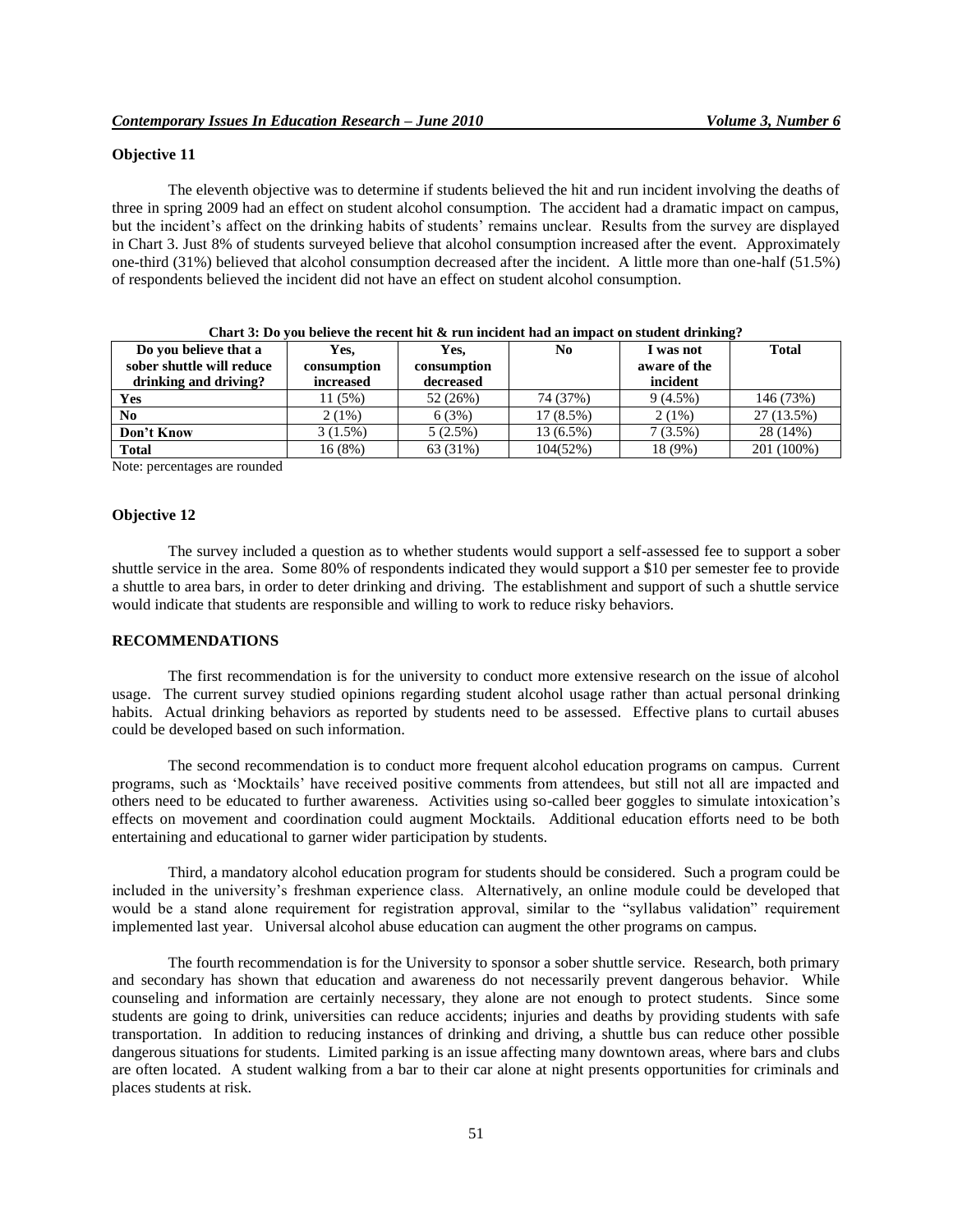A shuttle service is a visible and bold statement that the University wishes to improve student safety and encourage students to make better decisions while drinking. In order to be effective, a shuttle bus should allow students to board without the risk of getting into trouble for underage drinking. If students feel that the sober shuttle will open them up to receiving alcohol related citations, they will not use the service and may be prone to drink and drive.

There are several issues to consider when developing a shuttle program. A school must determine if they will allow non-students access to the service, and under what circumstances. Since some students may have friends/dates with whom they will drink, the question arises as to whom is allowed to ride and when. If a decision to allow non-student guests to ride, there may be implications for licensing the shuttle (for instance, as a taxi). Such licensing procedures and expectations will vary by locale and will undoubtedly play a role in planning such a program.

Another Shuttle issue that must be considered is when and how often to run the shuttle. The more often the shuttle is run, the higher the expenses for the program will be. It is recommended that the shuttle initially run on peak "party nights": Thursday, Friday and Saturday nights. The buses should run from 9:30 p.m. until 2:30a.m. Those are peak times for students to go to and from bars.

Security and safety are the most common problems that people are faced with when running a sober shuttle. It is strongly recommended that a police officer or security guard be on the buses to protect the safety of the driver and passengers. Security can be on hand to insure that passengers do not board the shuttle buses with alcohol. They can also be on hand to prevent passengers from acting or behaving inappropriately. Many universities allow Campus Police officers to be hired for security details after they complete their normal work hours, and any viable shuttle service will need to include police or security details.

There are several different options a university may use to pay for a shuttle system. It is recommended that the school use a variety of resources to fund such a program. The most costly expense is the initial cost of the buses. Buses that are utilized at our university for its parking shuttle service cost approximately \$55,000 each. Some universities with a parking shuttle service will already be in possession of buses that may be used for a sober shuttle service. Still, if a bus is already part of the university fleet, the initial dollar outlay will be minimal, but mileage and other expenses will need to be covered.

In the current survey, students overwhelmingly reported they would be willing to pay a self-assessed fee of \$10 per semester to provide a sober shuttle service. Nearly 80% of respondents said that they would support the program at that level. Southeastern"s current enrollment of 15,224 students (Southeastern Profile, 2008) would produce \$152,240 each for fall and spring semesters. With a summer enrollment of 4,000 another \$40,000 would be collected for the service. Thus, in a given year approximately \$345,000 would be generated. Since the school"s current parking shuttle buses could do double duty, at least in the short run, a \$10 fee would be more than enough to cover the cost of a sober shuttle service, including acquisition.

Other sources of revenue support for a shuttle service would be to seek federal or state grants for the program and to seek support from bar owners While government funding is never a guarantee, it is worth seeking. Funding can also come from bars and restaurants. Establishments could pay a fee to be a stop on the shuttle route. Local businesses could also pay to advertise on the buses. The University"s parking shuttles boasts in-bus monitors which can display advertisements.

# **AUTHOR INFORMATION**

**Katharine Fauquier** is a Masters of Business Administration student at Southeastern Louisiana University. Katharine currently works at a Public Relations firm in Metairie, Louisiana where she specializes in media strategy, marketing research, cause marketing and social media.

**April R. Field** is a Masters of Business Administration student at Southeastern Louisiana University. Her research interests include business education, organizational management, educational leadership, and ethics.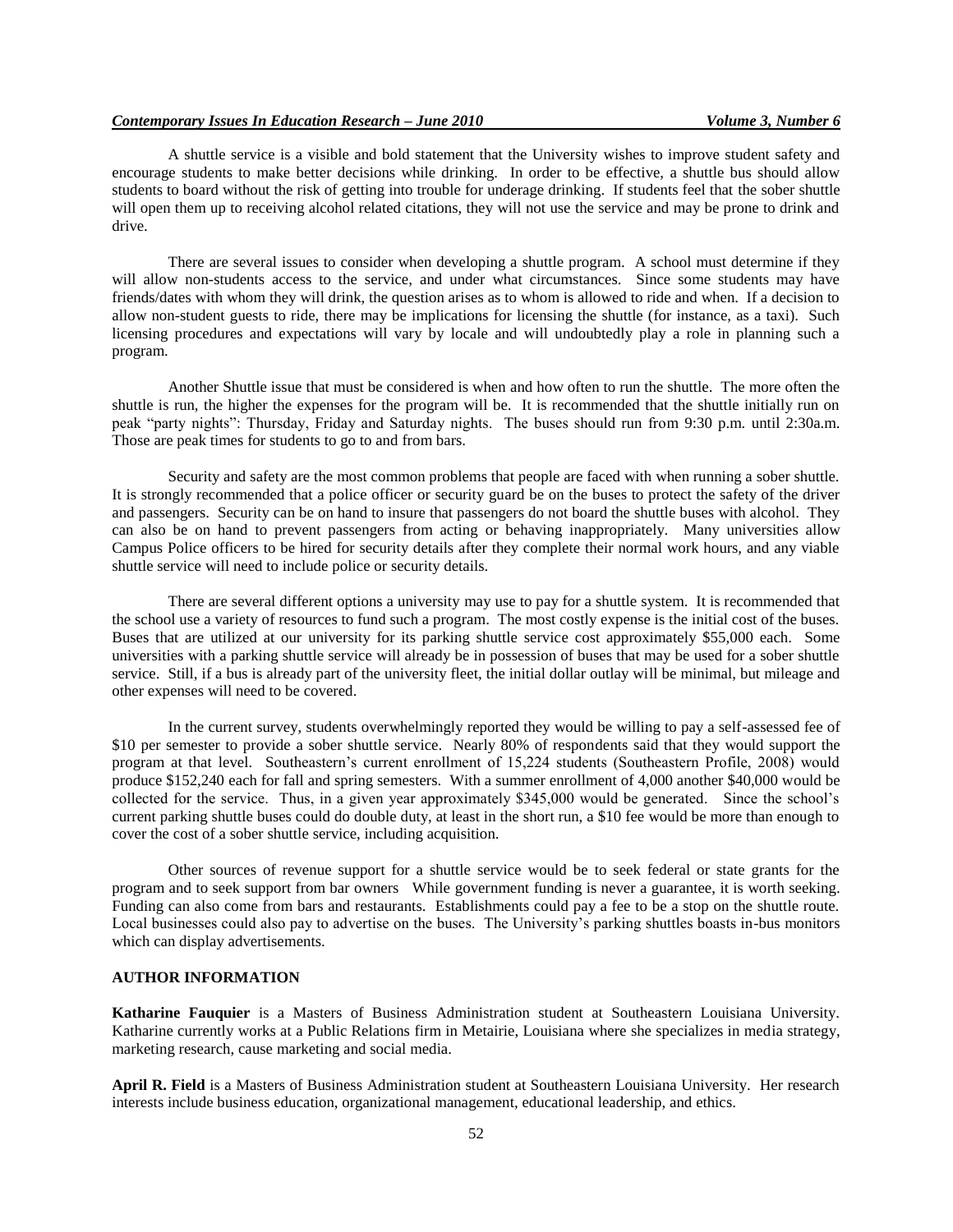**Lucien Dornier** is a Masters of Business Administration student at Southeastern Louisiana University. His interests include organizational communication, marketing and management.

**Michael C. Budden** is the Mayfield Professor of Marketing at Southeastern. His research interests include ethics, commercial law, business education, retail management and health care marketing.

# **REFERENCES**

- 1. Abadie, R., (2009). Southeastern receives grant to combat alcohol abuse. Retrieved from [http://www.selu.edu/news\\_media/news\\_releases/2009/sept/alcohol\\_grant.html](http://www.selu.edu/news_media/news_releases/2009/sept/alcohol_grant.html)
- 2. Alcohol and other drug prevention on college campuses (2008). U.S. Department of Education [pp. 01-41]. Retrieved from<http://www.higheredcenter.org/files/product/model.pdf>
- 3. BACCHUS. (2004). Model impaired driving prevention programs. Retrieved from [http://www.friendsdrivesober.org/programming/model\\_programs.html](http://www.friendsdrivesober.org/programming/model_programs.html)
- 4. Bachman, J.G., O'Malley, P.M., & Johnston, L.D. (1984). Drug use among young adults: The impacts of role status and social environment. *Journal of Personality & Social Psychology*, 47, 629-645.
- 5. Betz, A. (2006). Designated Driver Shuttle. Retrieved from <http://www.uoregon.edu/~asuodds/mission.html>
- 6. Budden, C.B., Anthony, J.F. Budden, M.C., & Jones, M.A. (2007). Managing the evolution of revolution: Marketing implications of internet media usage among college students. *The College Teaching Methods & Styles Journal*, 3(3), 05-10.
- 7. Chaloupka, F.J., Grossman, M., & Saffer, H. (2002). The effects of price on alcohol consumption and alcohol-related problems. *Alcohol Res Health*, 26: 22-34.
- 8. Chapman, R.J., & Zaballero, A. (2006). When they drink: alcohol and the first-year experience as seen by students. In *When they drink: practitioner views and lessons learned on preventing high-risk college drinking,* Chapman RJ., ed. Glassboro, NJ.: Rowan University Press.
- 9. Cook, P. (2007). Paying the tab: the costs and benefits of alcohol control. *Princeton*, NJ: Princeton University.
- 10. DeJong, W., Larimer, M.E., Wood, M.D., & Hartman, R. (2009). Niaaa's rapid response to college drinking problems initiative: Reinforcing the use of evidence-based approaches in college alcohol prevention. *Journal of Studies on Alcohol and Drugs*, 70, (Supplement 16), 05-11.
- 11. Gladieux, L.E., & Lee, J.B. (2001). Credit card use by undergraduates: California and the nation. Rancho Cordova, CA: EdFund.
- 12. Hingson, R., Heeren, T., Winter, M., & Wechsler, H. (2005). Magnitude of alcohol-related mortality and morbidity among U.S. college students ages 18-24: Changes from 1998 to 2001. *Annual Review of Public Health* 26: 259-279,
- 13. Johnson, A. (2007). Debate on lower drinking age bubbling up. Retrieved from http://www.msnbc.msn.com/id/20249460/ns/health-addictions//
- 14. Johnston, L.D., O"Malley, P.M., Bachman, J.G., & Schulenberg, J.E. (2005). *Monitoring the future: National survey results on drug use, 1975-2004*. Volume II: College Students and Adults Ages 19-45. Washington, D.C.: National Institutes of Health.
- 15. Martin, B.A., McCoy, T.P., Champion, H., Parries, M.T., DuRant, R.H., Mitra, A., & Rhodes, S.D. (2009). The role of monthly spending money in college student drinking behaviors and their consequences. *Journal of American College Health*. 57 (6), 587-595.
- 16. McGuire, B.L., & Nunn, L.E. (2006). Maintain order and lose your shirt: Personal liability of educators in the classroom. *Journal of College Teaching & Learning*, 3(10), 01-06.
- 17. O"Malley, P.M., & Johnston, L.D. (2002). Epidemiology of alcohol and other drug use among American college students. *Journal of Studies on Alcohol and Drugs*, (Supplement 14), 23-39.
- 18. Pedersen, E., & LaBrie, J. (2007). Partying before the party: examining prepartying behavior among college students. *Journal of American College Health*. 56 (3), 237-245.
- 19. Perkins, H.W., Meilman, P.W., Leichliter, J.S., Cashin, J.R., & Presley, C.A. (1999). Misperceptions of the norms for the frequency of alcohol and other drug use on college campuses. *Journal of American College Health*, 47, 253-258.